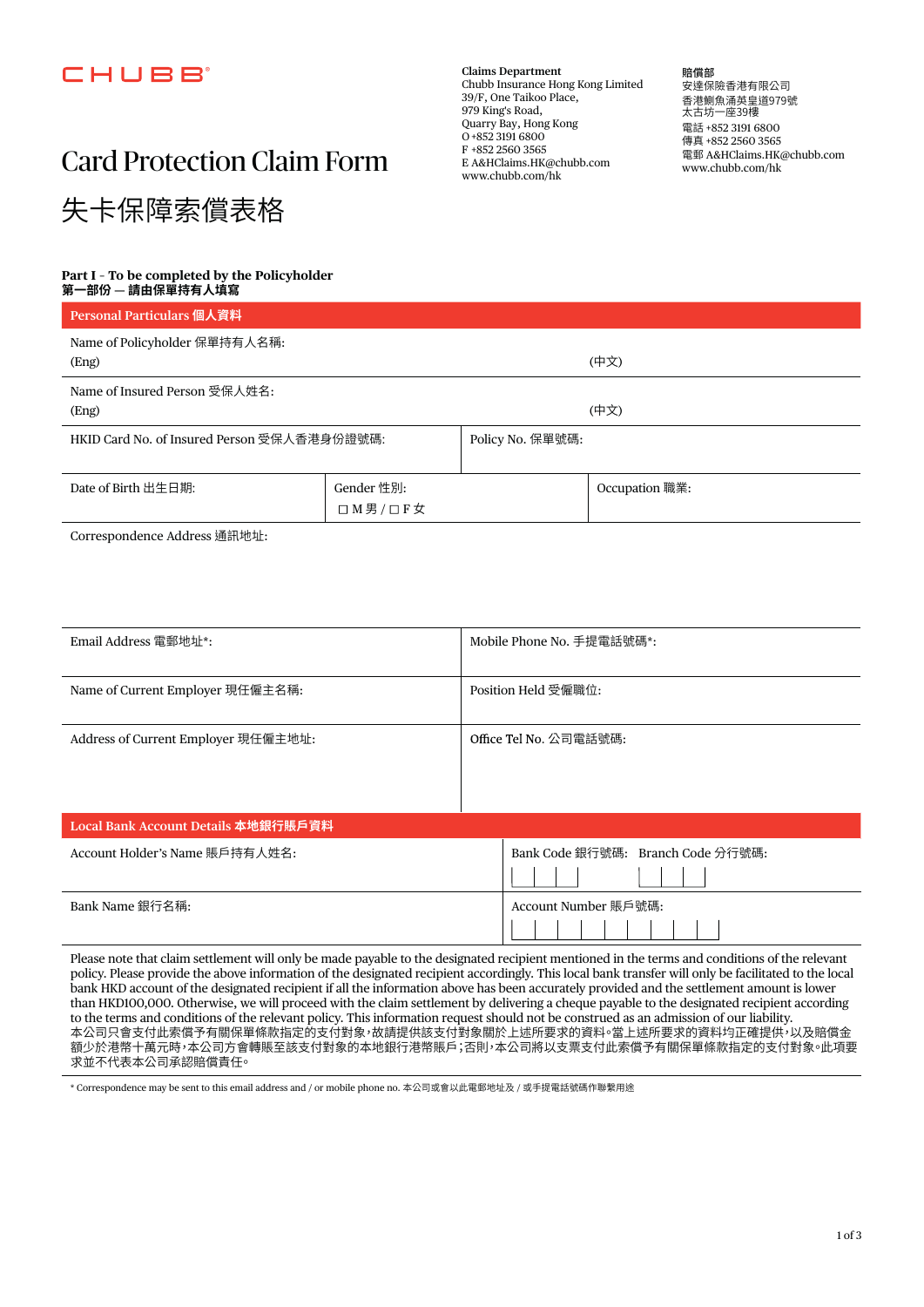| Details of Loss 損失詳情                                                |          |                           |  |  |
|---------------------------------------------------------------------|----------|---------------------------|--|--|
| 1. Please state the following particulars of the loss 請提供以下有關事件的資料: |          |                           |  |  |
| Date 日期:                                                            | Time 時間: | Place loss occurred 事發地點: |  |  |
| DD日 MM月 YY年                                                         |          |                           |  |  |
| 2. Please state how the loss happened 請述事件發生經過:                     |          |                           |  |  |
|                                                                     |          |                           |  |  |

#### 3. Was the loss reported to the Police? If so, please state name of Police Station to which the accident was reported and case reference no. 上延事件有否通知警万?如有,請列明所辧埋乙警著地點及報案編號:

| Please complete the below respective section(s) that you need to make a claim from 請填妥以下台端需要提出索償的部份: |                                                          |  |
|------------------------------------------------------------------------------------------------------|----------------------------------------------------------|--|
| A. Replacement Cost 補領費用                                                                             |                                                          |  |
| Description of lost document 損失之文件:                                                                  | Replacement Cost (Please indicate currency) 補領費用(請註明貨幣): |  |
| B. Unauthorized Card Use 信用卡被盜用                                                                      |                                                          |  |
| Card Name and Type 被盜用卡之名稱及類別:                                                                       | Amount lost (Please indicate currency) 被盜用金額 (請註明貨幣):    |  |